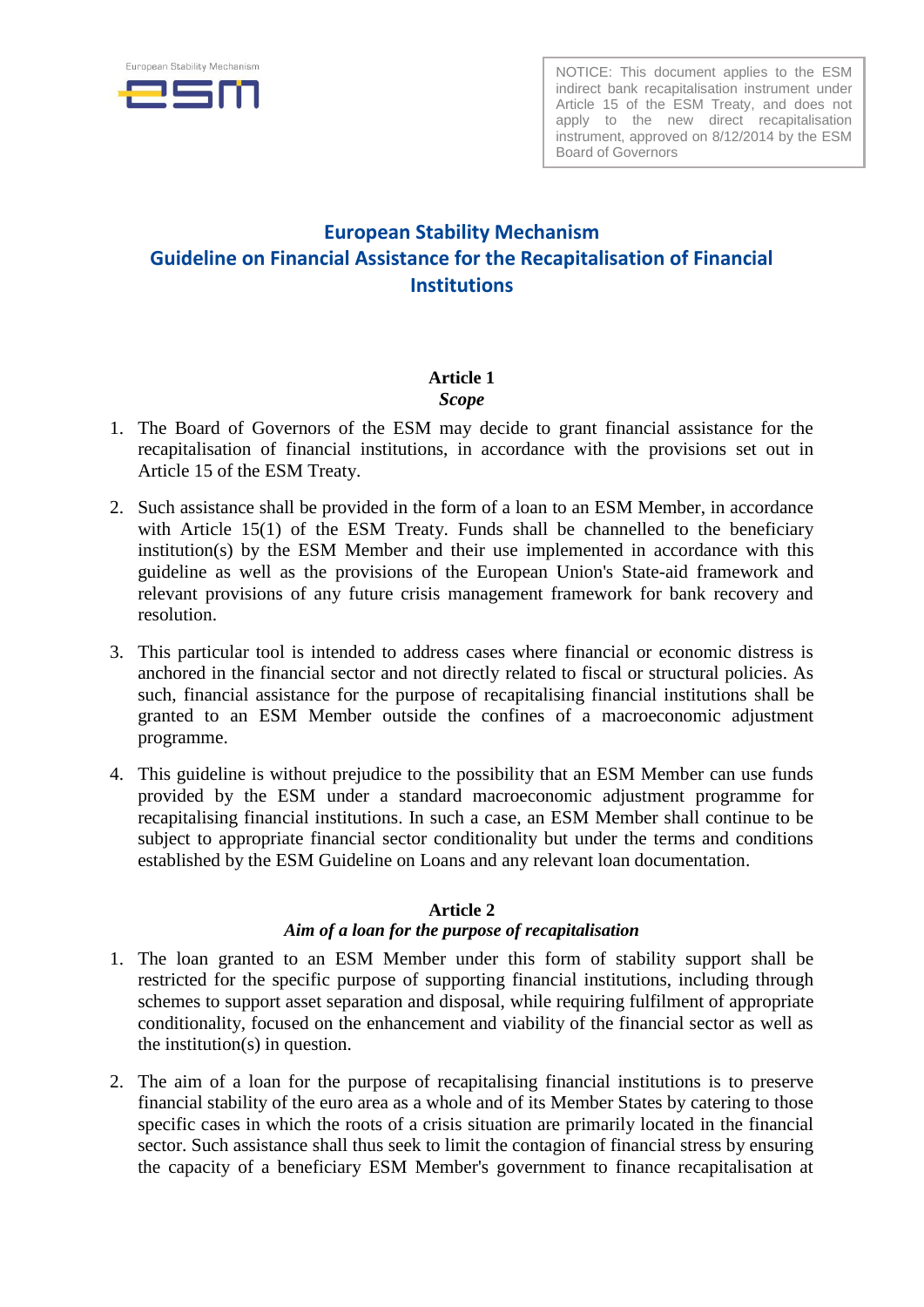

<u>.</u>

sustainable borrowing costs and facilitate financial sector repair in order to eliminate vulnerabilities.

# **Article 3** *Eligibility criteria*

The following criteria and hierarchy of prior actions shall be met in order for a request for financial assistance for the purpose of recapitalising financial institutions to be considered eligible:

- 1. The beneficiary should demonstrate the existence of a lack of alternatives for recapitalising the financial institution(s) concerned: this should first reveal an inability to meet capital shortfalls via private sector solutions (e.g., tapping new market investors or existing shareholders<sup>1</sup>) and, second, an inability of the beneficiary ESM Member to recapitalise said institution(s) without incurring very adverse effects on its own financial stability and fiscal sustainability.
- 2. The financial institution(s) concerned should have a systemic relevance or pose a serious threat to the financial stability of the euro area as a whole or of its Member States. <sup>2</sup> Their systemic dimension shall be assessed taking into account, primarily, their size, interconnectedness, complexity, and substitutability.
- 3. The beneficiary ESM Member shall demonstrate its ability to reimburse the loan granted, even in cases in which it would not be able to recover the capital injected in the beneficiary institution(s) according to the timing agreed in relevant State-aid decisions. The beneficiary shall also demonstrate the existence of a sound fiscal and macroeconomic policy record. The size and duration of the loan to be decided upon by the Board of Governors shall not jeopardize the fiscal sustainability of the beneficiary ESM Member.

Compliance with these conditions shall be assessed in accordance with Article 4(2) prior to any decision, even in principle, to grant stability support via a loan for the purpose of recapitalising financial institutions.

#### **Article 4** *Procedures for granting support*

1. An ESM Member may address a request for financial assistance to the Chairperson of the ESM Board of Governors. Such a request shall provide an indication of the institution(s) in distress for which a financial assistance is being requested, the amount of capital needed, the type of securities to be used for the recapitalisation, and the result of a recent stress-test of the institution(s) concerned and, if deemed necessary, all other relevant financial institutions in the beneficiary ESM Member, conducted by the national supervisor in liaison with the relevant European Supervisory Authority(s) (ESAs: EBA, ESMA, EIOPA).

<sup>&</sup>lt;sup>1</sup> Where a legal framework permits, such private sector solutions could also include the writing-down or conversion of debt in order to facilitate recapitalisation and a return to viability.

 $2$  For the purpose of this guideline, systemic relevance can refer to: (i) systemically important financial institutions that fall into the main criteria enclosed in this guideline; or (ii) other financial institutions, not necessarily cross-border, whose insolvency could have a significant negative impact on the financial system because of adverse market circumstances or financial stress.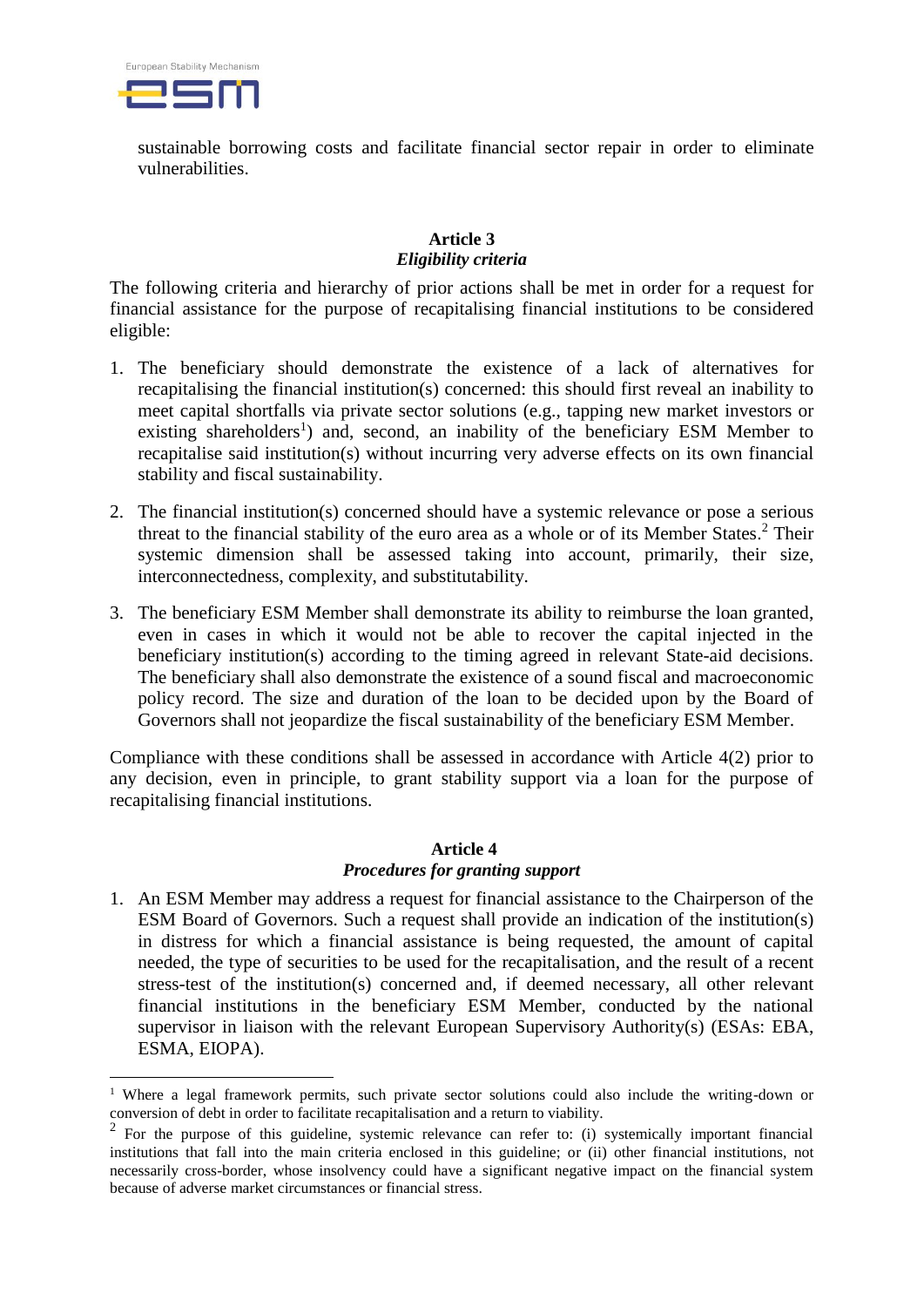

- 2. Upon receipt of such a request, the Board of Governors shall entrust the European Commission, in liaison with the ECB and where possible the relevant ESA(s), to assess the respect of the eligibility criteria established in Article 3 and to conduct – on an expedited basis where deemed necessary – the assessments referred to in Article 13(1) of the ESM Treaty.
- 3. Based on the assessments in paragraph 2, the Board of Governors, acting on a proposal from the Managing Director, shall decide whether the eligibility criteria are met, and, if so, to grant, in principle, the loan.
- 4. The beneficiary ESM Member shall then give notice of the proposed recapitalisation to the European Commission, which shall examine its compatibility with the European Union's State-aid framework.
- 5. If a decision is adopted pursuant to paragraph 3, the Board of Governors shall, in accordance with Article 13(3) of the ESM Treaty, entrust:
	- a. The European Commission in liaison with the ECB and where appropriate the relevant  $ESA(s)$  – with the task of negotiating the other policy conditions related to the specific institution(s) concerned, the beneficiary's financial sector and its supervision, corporate governance of financial institutions, and domestic legislation related to resolution and restructuring in or of the financial sector. These other policy conditions – which may be of an institution-specific and/or horizontal nature – attached to the financial assistance shall be described in a Memorandum of Understanding (MoU).
	- b. The Managing Director of the ESM with the task of preparing , in parallel, a financial assistance facility agreement detailing – without prejudice to the Articles 107 and 108 of the Treaty on the Functioning of the European Union (TFEU) – the financial terms and conditions of the financial assistance. The financial assistance facility agreement shall be adopted by the Board of Governors.
- 6. The European Commission shall sign the MoU on behalf of the ESM, subject to prior compliance with the conditions set out in paragraph 5(a) and approval by the Board of Governors. The Managing Director of the ESM shall sign the FFA, subject to approval by the Board of Directors.

# **Article 5**

#### *Monitoring*

- 1. Monitoring of compliance with institution-specific conditionality related to the European Union's State-aid framework shall be conducted by the European Commission.
- 2. Monitoring of the other policy conditions shall be conducted by the European Commission, in liaison with the ECB and the relevant ESAs. The ESAs shall have the right to conduct on-site inspections in any beneficiary financial institution(s) in order to adequately monitor compliance with the conditions, and share information relevant to the reporting on compliance with the European Commission and, the ECB. Where deemed necessary, the monitoring institutions shall also be authorized to involve other relevant experts, such as external auditors or monitoring trustees.